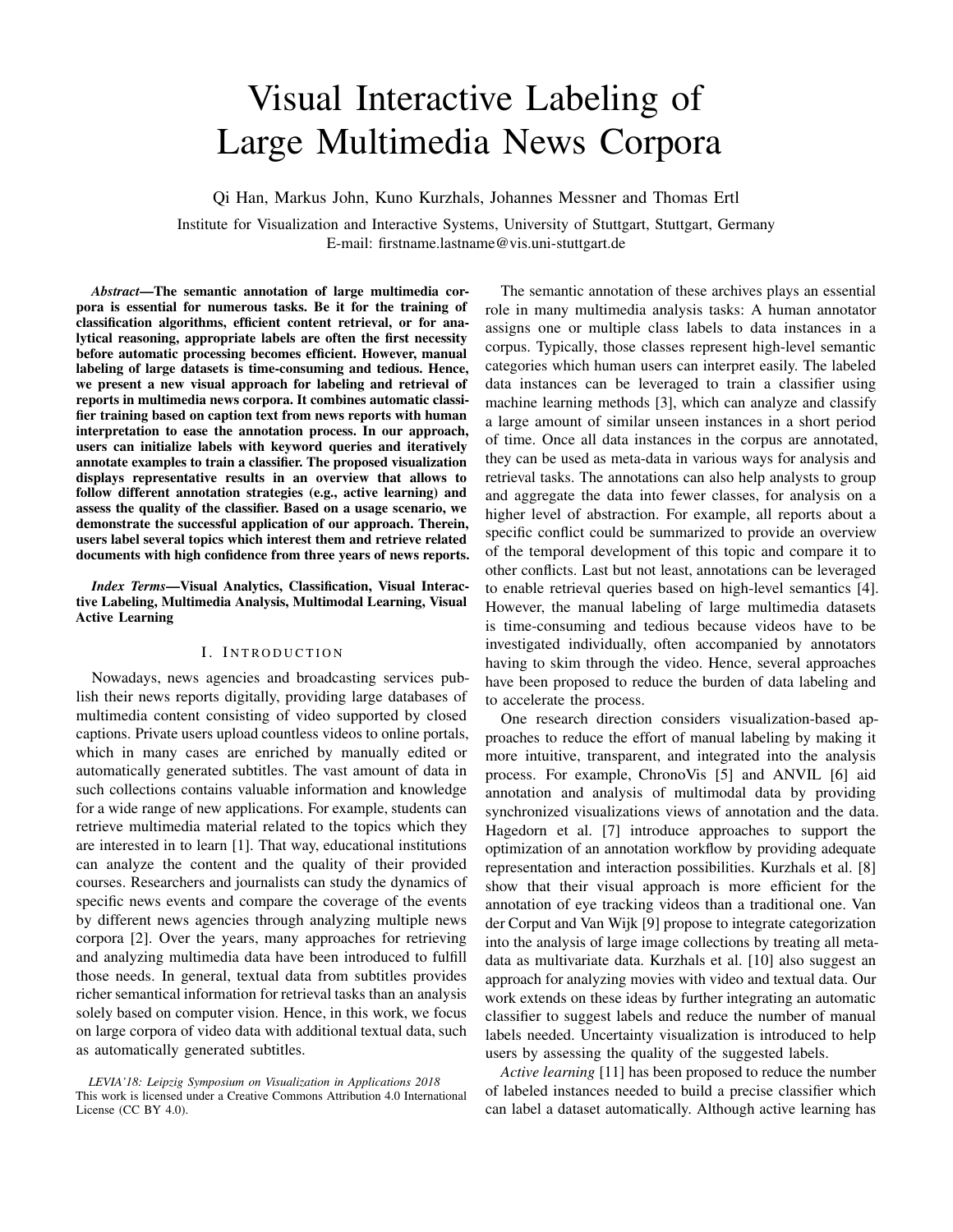shown success in many applications, some limitations have hindered a more comprehensive adaptation of it. Specifically, the optimal strategy of choosing an instance to label manually depends on the structure of the data, the type of classifier, and the already labeled data [12]. Thus, several visualization approaches have been proposed to improve the effectiveness of active learning by integrating the users' knowledge. Visualizations allow users to obtain an overview of the dataset quickly, to see the progress of the annotation process, and to interpret the classification results using their domain and world knowledge [13], [14]. Altogether, visualization can make the annotation process more efficient and the analysis more effective. For example, the *Visual Classifier* [15] allows users to interactively label documents for recall-oriented retrieval. Han et al. [16] propose a visual approach which allows users to visually inspect, correct, and accept documents labels proposed by classifiers trained using very few initially labeled data instances. Those newly labeled instances can be used to retrain the classifier so that the classifier accuracy is iteratively improved and more labeled data is available. Liu et al. [17] propose an interactive visual approach for discovery and retrieval of interesting data from microblogs. The visualization enables users to find and refine the most uncertain results effectively.

Bernard et al. [18] present a unified framework for combining visual analytics and active learning that is called *visualinteractive labeling (VIAL)*. We propose an approach based on VIAL for large multimedia news corpora with visual active learning. We allow users to initiate labels via keywords queries. The approach depicts the intermediate results of the classifier with uncertainty information in a sorted table visualization and an overview visualization inspired by treemaps [19]. Users can assess the proposed annotation and refine the labeling with different strategies. On demand, they can obtain detailed information for a single video instance via a detail view. Users can decide if they are satisfied with the current results of annotation and want to stop the labeling process using the visualizations. Overall, the approach allows effective retrieval and analysis of large news corpora by combining automatic classification and human interpretation via a flexible visual interface.

The primary contributions of this work are thus threefold:

- 1) We introduce a mixed-initiative visual interactive approach that combines efforts from users and a classifier for efficient semantic annotation of a large multimedia corpus.
- 2) The instances are shown in a grid layout. Users can use multiple strategies to rank, select and label the most informative instances for the classifier to speedup the labeling. (a) They can choose and annotate instances of different classifier confidence levels. (b) They can identify and correct errors of the classifier. (c) Or, they can use keyword queries to retrieve and label the most representative instances for a class. Those strategies can potentially provide more information than labeling most uncertain instances alone, which is the most commonly used active learning strategy.

3) We present a usage scenario to demonstrate the applicability and effectiveness of the proposed approach.

## II. APPROACH

In the following, we first describe the dataset that our approach expected and the applied text preprocessing steps (see Figure 1). Last, we introduce our visual approach and explain the different views and possibilities in detail.

#### *A. Dataset and Data Preprocessing*

As the starting point, we assume that the news broadcasts have been segmented into coherent video segments and for each segment, we can obtain its subtitle manually or automatically. If additional meta-data, such as publication date or title of the video is available, our approach can also leverage those data, for example, to provide an additional method for sorting the videos. In this work, we call each video segment together with its subtitle and meta-data as one *report*. After the dataset is loaded into our system, the subtitles of the reports are processed in a linguistic analysis pipeline using the Stanford CoreNLP toolkit [20]. The pipeline consists of tokenization, sentence splitting, and lemmatization [21]. Based on the lemmas, we can define a vector for each report. Afterwards, we use the "term frequency - inverse document frequency" (*tf-idf*) weighting scheme to assign a value to each lemma that reflects how representative the lemma is to the report.

## *B. Visual Approach*

The main workspace of our approach is depicted in Figure 2. It consists of different panels with various visualizations and interactive possibilities that we will introduce in the following. The control panel (see Figure 2 (a)) at the top includes several control options and a search box. At the left most part of the panel is the search box that enables users to search for reports using one or multiple keywords. It allows users to initial a labeling process by finding reports related to a certain keyword or concept. The search method is based on the Lucene library [23] and returns the reports ordered by the *tf-idf* measure by default. Using the buttons on the right side of the panel, users can create new labels or retrain classifiers. For each new label, users assign a name and a certain color for it. The created categories are listed at the bottom of the panel with the assigned color. The "Train & Predict" method allows users to train a classifier once the users have labeled some data. Once the classifier is trained, it will also classify the unlabeled reports accordingly. We will explain how the classifier works later in this section. On the left side is the filter panel (see Figure 2 (a)) that enables users to customize the shown search results. For example, users can sort the result set by date or similarity or they can select only reports about their confidence (high, middle, or low) to a specific label. That way, we enable users to inspect the classification results of different levels of uncertainty. For example, they can inspect only low confidence classifications, which are good candidates for manual inspection, since these classifications have probably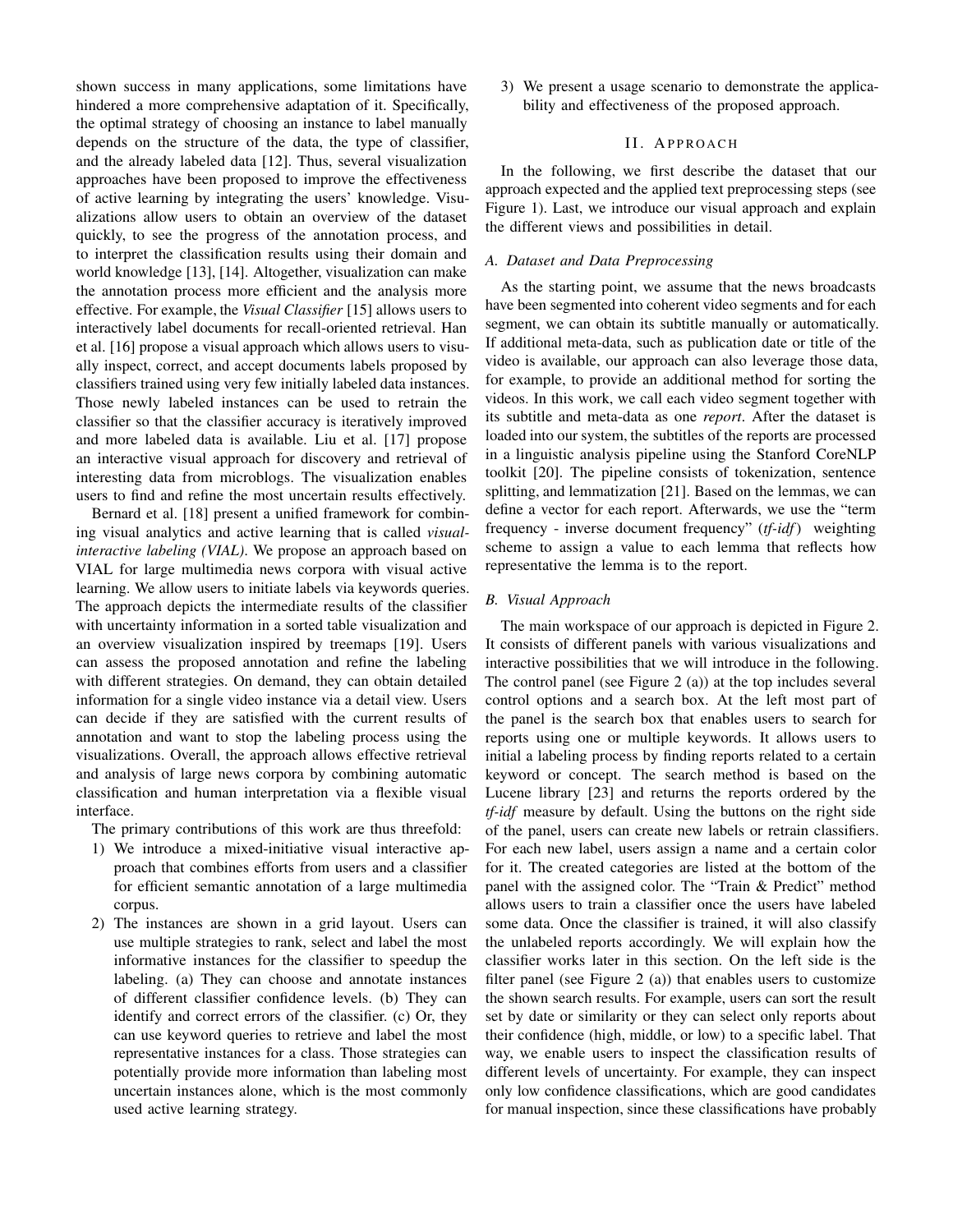

Fig. 1: The workflow of our approach comprises the data preprocessing steps and the "Train & Predict" process.



Fig. 2: Our approach consists of different views and interactive possibilities that support the iterative annotation of reports in order to train a classifier. (video source: ARD Mediathek [22])

a high impact on a new prediction. Hence, the quality of the resulting classifier can be improved with fewer labeling actions.

Furthermore, we provide an overview visualization that represents the overall classification progress for the defined labels (see Figure 2 (b)). The visualization consists of two parts: The stacked bars on the top depict the number of reports that are labeled by the users (dark green) or by the classifier with a high (green), middle (light-green), and low (white) confidence. Below those bars is a matrix representation of the classified reports. It represents the created labels with the different assigned confidence values. The columns represent whether the reports are labeled by the users or the classifier with different confidence levels. The rows of the matrix represent different labels filled with the color of the labels. The width and length of the cells represent the number of reports in the respective groupings. This way, users can quickly get an overview of the relative portions of the different labels with the confidence level in the whole dataset. For example, users could find a label that is over represented in the high confidence area. This would suggest some bias in the classifier that could be

correct by labeling. By correcting the wrongly assigned reports, the classifier can be greatly improved. Additionally, users can click on the different cells to focus on the group of reports in the content panel (see Figure 2 (c)).

The detail view provides information about each of the reports as depicted in Figure 2 (d). We display the start frame of the reports, which is usually very meaningful. Next to the image, a bar chart represents the confidence value of the classifier. If the reports have not yet been assigned a label by the users or the classifier, the bar chart has a black color. Two bars under the thumbnails show the current label of the report and the label from the previous round. With those two bars, users can quickly identify reports which have changed their labels recently which could be errors. By right-clicking on a report, users can assign an existing label or create a new one in a pop-up menu. Additionally, users can click on a report to open the subtitles right next to the detail view. Double-click on a report will replay the corresponding video file in a separate window.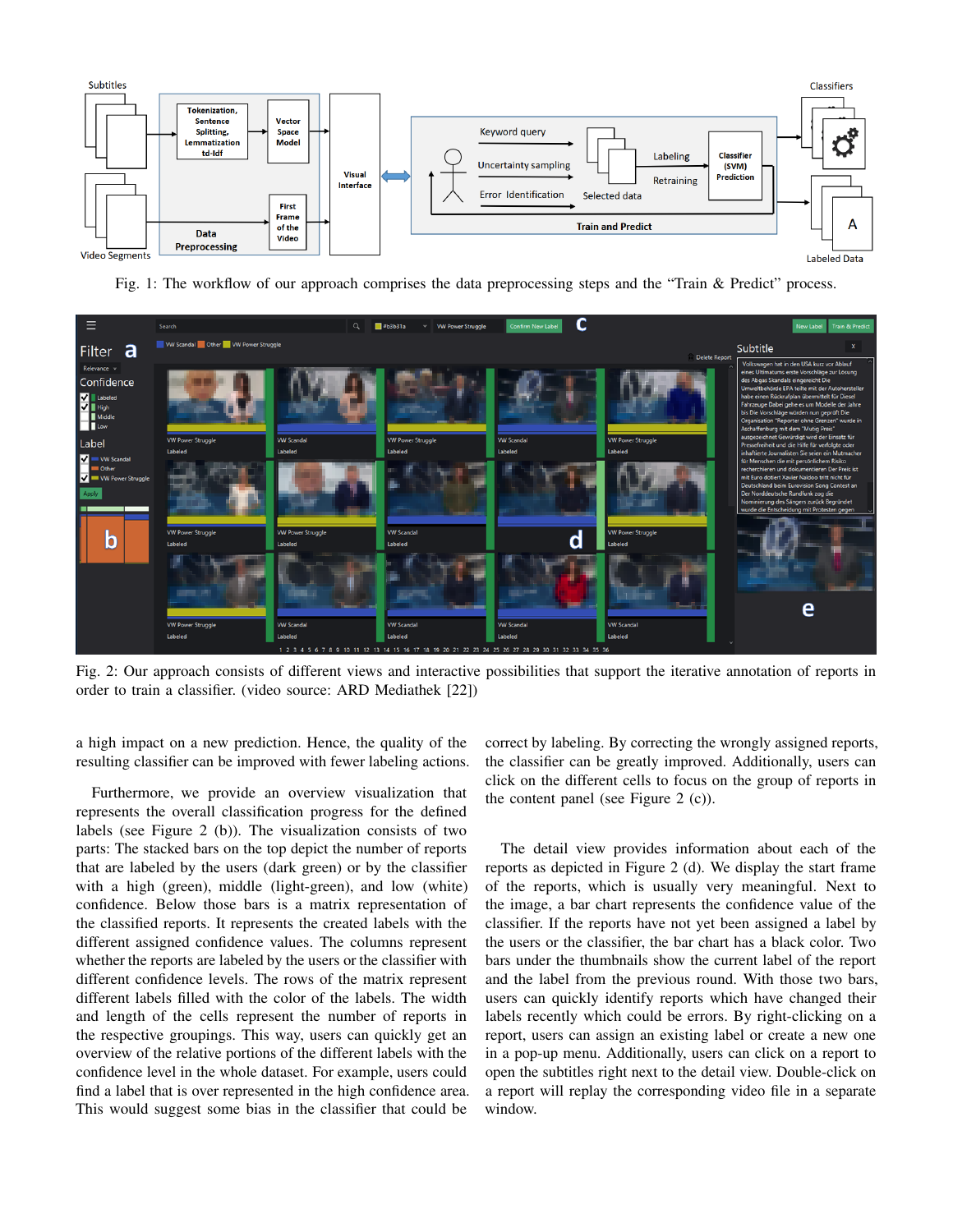Based on the labels and the user annotated reports, users can activate the "Train & Predict" method (see Figure 1). This method uses a Support-Vector Machine (SVM) [24] method with a linear kernel [25]. We choose the linear kernel because the training and the prediction are fast and it works well for textual data [25]. The training of the SVM model takes the *tf-idf* vectors of the reports and the assigned labels as input. Once a model is trained, the SVM predicts a value to the different labels for each unlabeled report. The higher the value to the label, the more certain the classification. Whereas, if the classifier returns a negative value to a label, it is a very uncertain assignment.

## III. USAGE SCENARIO

In this section, we demonstrate the analytical ability of our proposed approach with a concrete usage scenario. We firstly introduce the used dataset and afterwards, we describe the usage scenario in detail.

### *A. Dataset*

In this paper, we used the German news broadcast station "ARD" episodes from the last three years [22]. Each day, an episode appears that lasts 15 minutes and covers different topics such as sport, weather, or politic news. Since there is no information when a topic changes in an episode, we developed an approach to segment the episodes in a previous student thesis. The approach is based on image recognition and text processing, which, because of the available space, is not focus in this paper. The segmented data are stored in a csv file and include date, title, frame number, textual subtitle, and the start and end frame.

### *B. The Volkswagen Emissions Scandal*

In this usage scenario, we describe how our approach facilitates a journalist to investigate the Volkswagen (VW) emissions scandal happened in 2015. A young journalist Alice wants to write a report on the influence of the automobile industry on the environment. She thinks that the VW Scandal, where VW car reported fake emission values, will be a perfect opportunity to investigate the dynamics of such environmental crisis events.

She launches our system and loads the "ARD" corpus, which we described above. As there are too many reports in the dataset, she can not read each one of them. Therefore, she uses the filter panel to filter all related reports to the VW Scandal. To begin with, she creates two labels: "VW Scandal" and "Other". She searches for reports that contain either the words "VW" and "Skandal" (Scandal). She inspects the results in the detail view and sorts them by their similarity. Each report is represented by a thumbnail including the title heading and the first frame of the corresponding video segments. She immediately notices that many thumbnails contain the VW log and headlines shown containing related words like "Dieselmotoren" (Diesel engines), "Abgas-Skandal" (Exhaust gas scandal) or "Umweltbundesamt" (Federal environment office). Encouraged by the results, she clicks on one of the obvious reports and chooses to view

the detailed information of that report. She quickly skims the subtitle and the video frame confirms that the report is indeed about the VW Scandal. Subsequently, she labels the reports as "VW" topic. With the help of visualization, she easily identifies and labels more related reports about the VW Scandal. Similarly, she also picks several reports that are not related to the "VW Scandal" and labels them as the "Other" topic.

After she has annotated about ten reports for each label, she decides to train a classifier in order to find more related reports automatically. Therefore, she starts the "Train & Predict" method to train a multi-class classifier for those two labels. Once the classifier is trained, the predicted labels for each report and the overview visualization are updated. The color of the bar chart for each report is also updated that represents the classifier's confidence of the predicted label. With the help of this information, she notices that a similar amount of reports are predicted for the created two labels with high confidence. She has not expected that result, because the corpus consists of all news reports over the last three years and reports about the "VW Scandal" should only be a small portion of it.

As a next step, she filters the reports that have high confidence in the overview visualization. By analyzing them, she finds out that some reports have been wrongly assigned. The images for the reports give her some hints about the reason for the possible errors. For example, one of the reports shows the logo of a bank. She is surprised and wants to find out more about it. Therefore, she selects the thumbnail to investigate the segment in more detail. As soon as she sees the detailed content of the report, she understands the reason. The report is about a scandal of a commercial bank and uses quite similar words as the "VW Scandal". Since such cases confuse the classifier, she relabels the report as "Other". Furthermore, she uses the option to find similar reports and inspect them. She relabels all the wrongly assigned reports with the multi-selection functionality.

During the analysis, she finds two other clusters that confuse the classifier. One of them is about the "Machtkampf" (power struggle) in the VW Company and the other one discusses the "Pkw-Maut" (car charge). As these two events are only loosely related to her investigation goal, she creates two other labels to hold those two clusters of reports and retrains the classifier. This time, the number of reports labeled as "VM Scandal" is reduced a lot. Next, she decides to focus on the reports with low classifier confidence. She corrects the wrongly assigned reports and thus, she resolves the classifier's confusion and improves its ability to differentiate the reports. Figure 2 shows a screenshot of our desktop during the annotation.

She determines that most of the instances for the "VW Scandal" are classified with high confidence now. She is satisfied with the proposed labels for the rest of the reports and finishes her retrieval effort. Compared with manually watching through all videos in the corpus and annotation them accordingly, she just inspected and annotated a much smaller number of videos suggested by the classifier and the visualization overview. Compared with finding the reports using just keywords filters, she achieved a better recall rate,